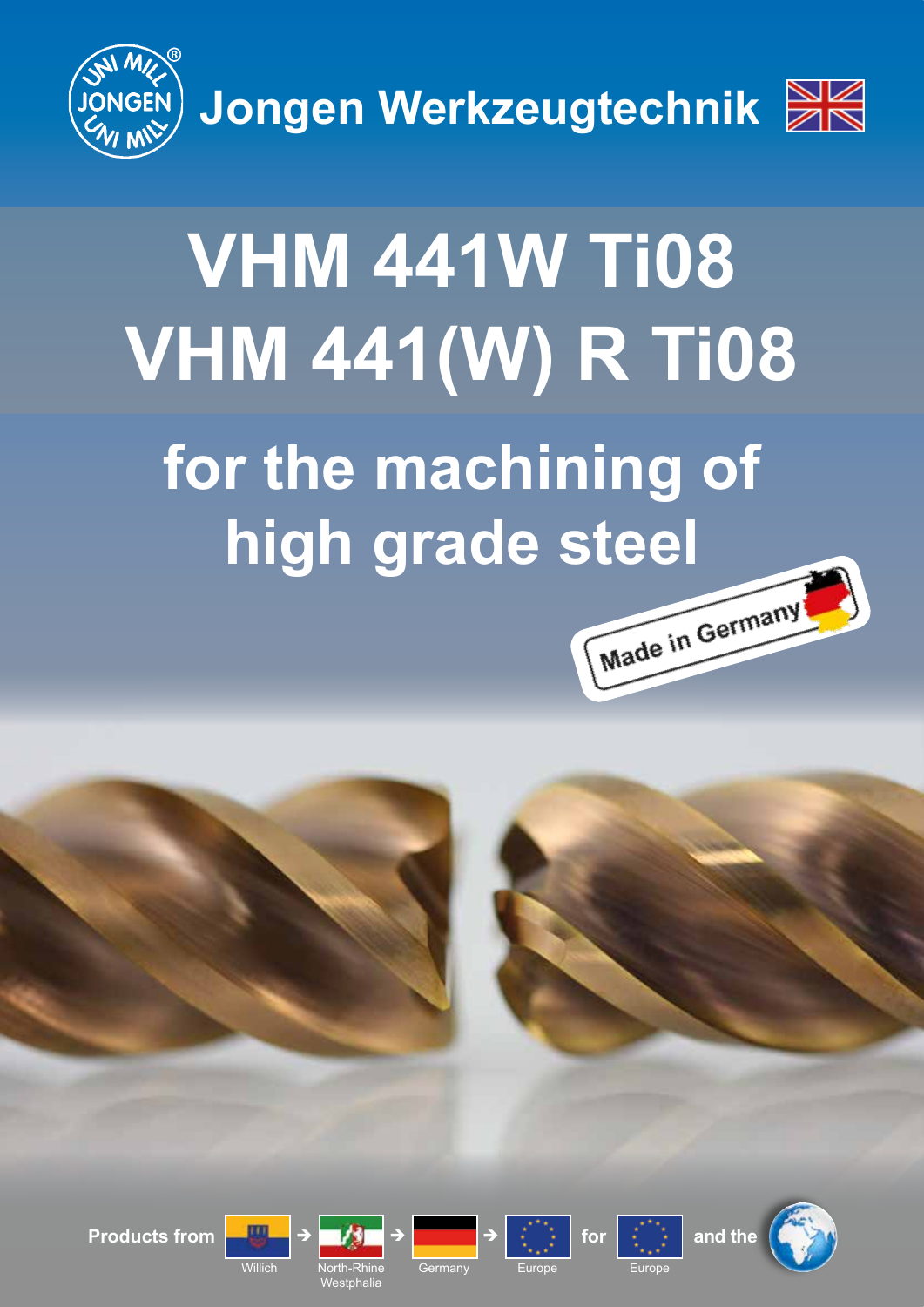#### **The tools**

The high performance solid carbide cutter types VHM 441W and VHM 441W with radius, have been specifically designed for the milling of stainless materials and special alloys.

The tools can be adopted for step milling up to 2 x  $\varnothing$ , as well as for full slot milling up to 1 x  $\varnothing$ depth feed.

| <b>Characteristic</b>                                                                                             | <b>VHM 441W</b>                                                                                                   | <b>VHM 441W R</b>                                                            |  |  |  |
|-------------------------------------------------------------------------------------------------------------------|-------------------------------------------------------------------------------------------------------------------|------------------------------------------------------------------------------|--|--|--|
| Front geometry                                                                                                    | Flat shaped shank type<br>cutter with edge chamfer<br>$\rightarrow$ Suitable for roughing as<br>well as finishing | Radius cutter<br>$\rightarrow$ Suitable for roughing as<br>well as finishing |  |  |  |
| With edge chamfer<br>$\rightarrow$ High edge stability                                                            |                                                                                                                   |                                                                              |  |  |  |
| With edge radius<br>$\rightarrow$ High edge stability                                                             |                                                                                                                   |                                                                              |  |  |  |
| Cutting edges over centre<br>$\rightarrow$ Allows plunge milling                                                  |                                                                                                                   |                                                                              |  |  |  |
| Holding shaft made to<br>DIN 6535-HB (Weldon)<br>$\rightarrow$ Stable mounting of the tool                        |                                                                                                                   |                                                                              |  |  |  |
| Toric cut starting from ø6<br>$\rightarrow$ Increment of utitlity length to<br><b>DIN-clamping length</b>         |                                                                                                                   |                                                                              |  |  |  |
| Dynamic angle of twist 41°/43°<br>$\rightarrow$ High running smoothness<br>$\rightarrow$ Excellent surface finish | $\sqrt{}$                                                                                                         | $\sqrt{}$                                                                    |  |  |  |
| Differential tooth pitch<br>$\rightarrow$ High running smoothness<br>$\rightarrow$ Excellent surface finish       |                                                                                                                   |                                                                              |  |  |  |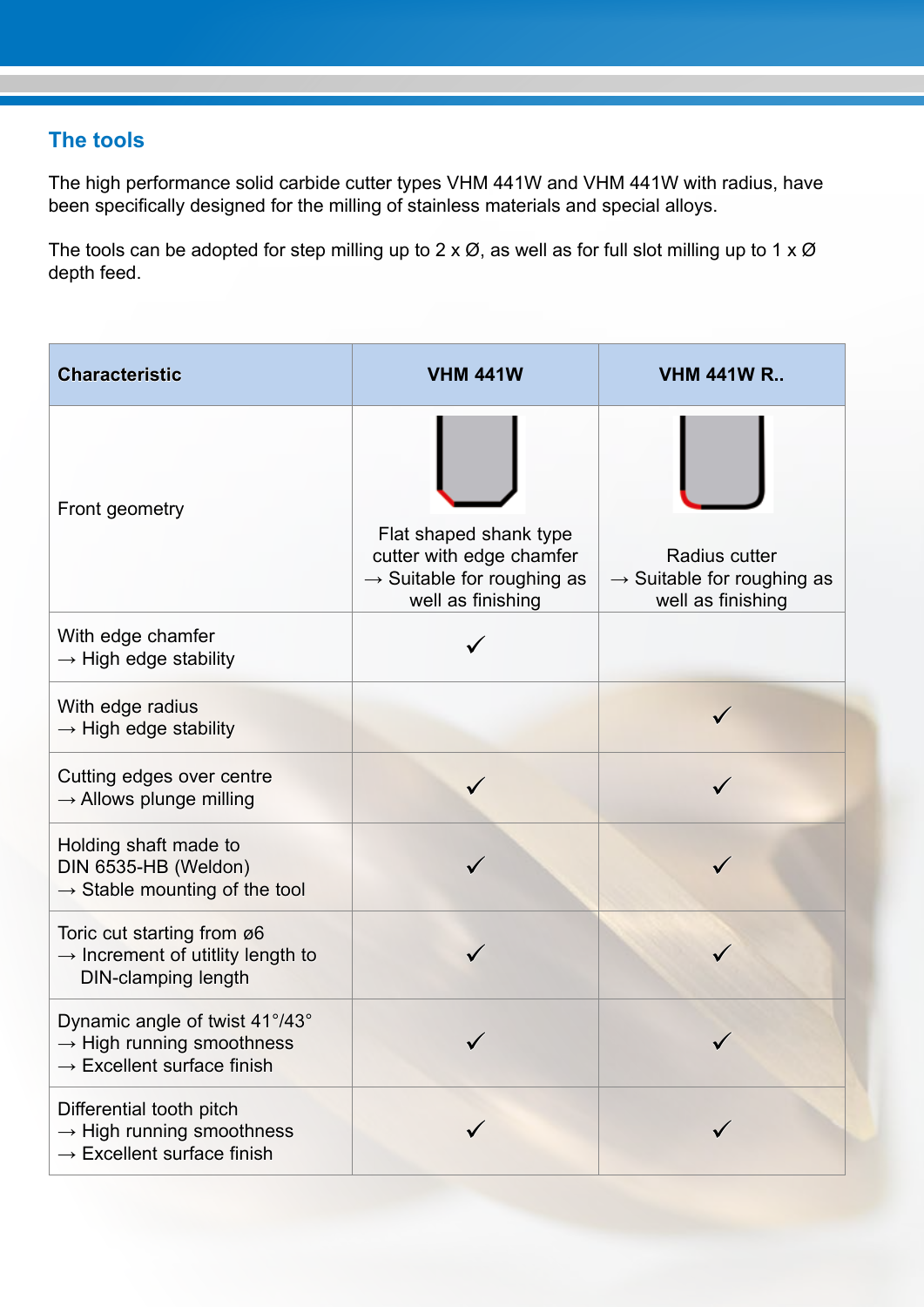| <b>Characteristic</b>                                                                                                                                   | <b>VHM 441W</b>                                                                                                                                                                                                         | <b>VHM 441W R</b>                                      |  |  |  |  |
|---------------------------------------------------------------------------------------------------------------------------------------------------------|-------------------------------------------------------------------------------------------------------------------------------------------------------------------------------------------------------------------------|--------------------------------------------------------|--|--|--|--|
| Optimized macro geometry<br>$\rightarrow$ Special geometry for stainless<br>steels<br>$\rightarrow$ High edge stability and support<br>of the chip flow |                                                                                                                                                                                                                         |                                                        |  |  |  |  |
| Optimized micro geometry<br>$\rightarrow$ For long tool life                                                                                            |                                                                                                                                                                                                                         |                                                        |  |  |  |  |
| Hard metal                                                                                                                                              | - Finest grain carbide for high performance cutting<br>in the ISO field K20<br>- High tenacity with very high wear resistance                                                                                           |                                                        |  |  |  |  |
| <b>Coating type</b>                                                                                                                                     | - TIALN / TIALSIN                                                                                                                                                                                                       | - Finest layer structure<br>- High oxidation stability |  |  |  |  |
| Hard metal $+$ coating type $=$<br><b>Quality Ti08</b>                                                                                                  | - Especially suitable for lnox steels, high-alloy steels,<br>and materials difficult to mill<br>- Suitable for roughing as well as finishing<br>- For dry milling, wet milling or milling with<br>min. lubricant grease |                                                        |  |  |  |  |
| Regrinding capability of the tools<br>$\rightarrow$ High cost-benefit factor                                                                            |                                                                                                                                                                                                                         |                                                        |  |  |  |  |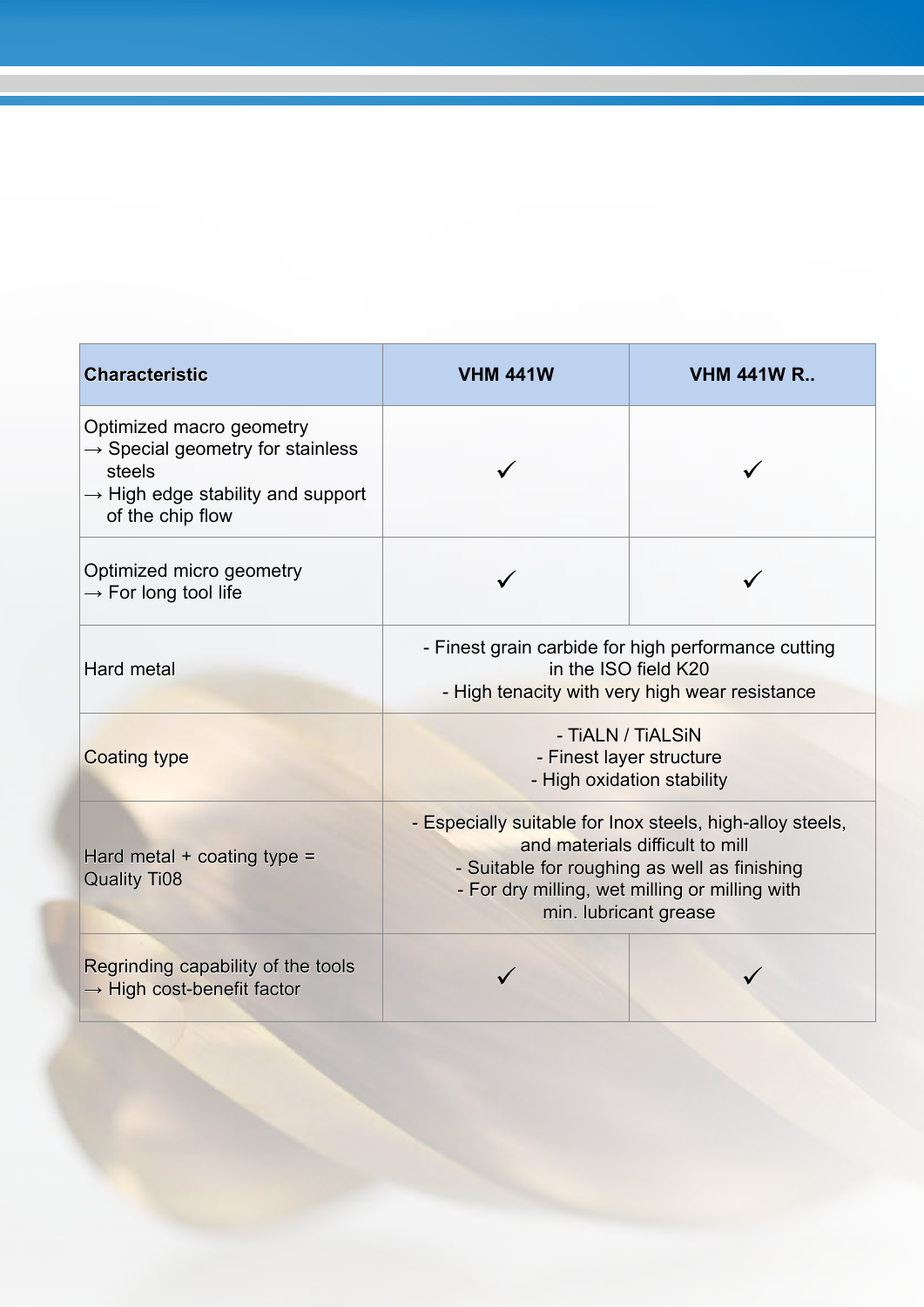#### **Technical Data VHM 441W Ti08**





| Order-No.               | D  | s               |                 | N  | d <sub>1</sub> | d               |     | Z              |
|-------------------------|----|-----------------|-----------------|----|----------------|-----------------|-----|----------------|
| <b>VHM 441W-03 Ti08</b> | 3  | 0,06x45°        | $6\phantom{1}$  | 6  | ٠              | $6\phantom{1}6$ | 50  | $\overline{4}$ |
| <b>VHM 441W-04 Ti08</b> | 4  | $0,09x45^\circ$ | 8               | 8  | ۰              | 6               | 50  | $\overline{4}$ |
| <b>VHM 441W-05 Ti08</b> | 5  | $0,11x45^\circ$ | 10              | 10 | ٠              | $6\phantom{1}6$ | 50  | $\overline{4}$ |
| <b>VHM 441W-06 Ti08</b> | 6  | $0,13x45^\circ$ | 12 <sup>2</sup> | 18 | 5,7            | 6               | 54  | $\overline{4}$ |
| <b>VHM 441W-08 Ti08</b> | 8  | $0,18x45^\circ$ | 16              | 26 | 7,7            | 8               | 64  | $\overline{4}$ |
| <b>VHM 441W-10 Ti08</b> | 10 | $0,22x45^\circ$ | 20              | 30 | 9,6            | 10              | 73  | $\overline{4}$ |
| <b>VHM 441W-12 Ti08</b> | 12 | $0,27x45^\circ$ | 25              | 36 | 11,6           | 12              | 84  | $\overline{4}$ |
| <b>VHM 441W-16 Ti08</b> | 16 | 0,36x45°        | 33              | 47 | 15,5           | 16              | 93  | 4              |
| <b>VHM 441W-20 Ti08</b> | 20 | $0,45x45^\circ$ | 42              | 54 | 19,5           | 20              | 104 | $\overline{4}$ |
| <b>VHM 441W-25 Ti08</b> | 25 | $0.62x45^\circ$ | 53              | 65 | 24,5           | 25              | 125 | 4              |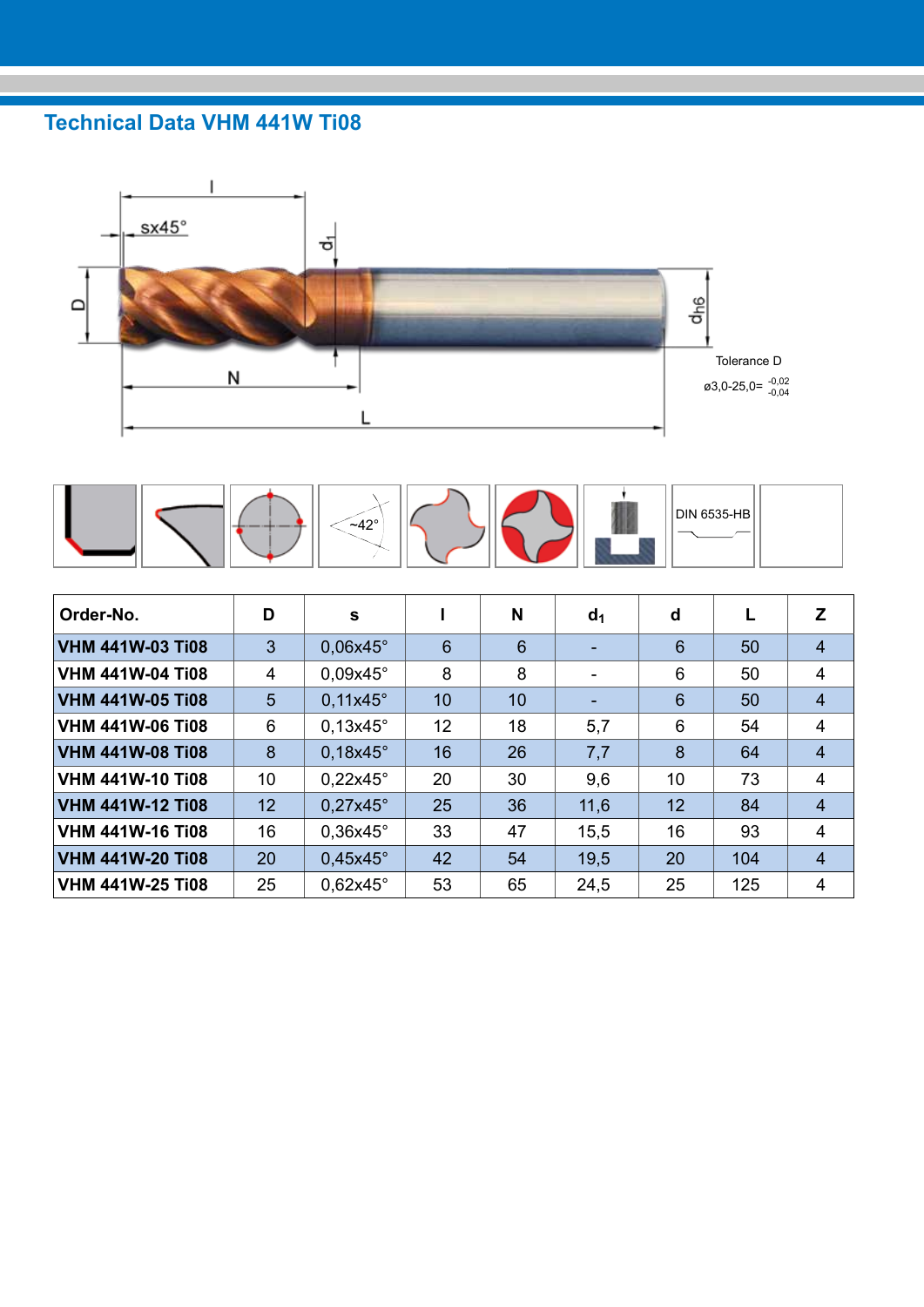| <b>Cutting Data Recommendations VHM 441W TIU8</b> |                                              |                            |                                           |            |                          |                |                                    |                       |                              |                           |                   |                             |
|---------------------------------------------------|----------------------------------------------|----------------------------|-------------------------------------------|------------|--------------------------|----------------|------------------------------------|-----------------------|------------------------------|---------------------------|-------------------|-----------------------------|
|                                                   | <b>HRC</b><br>48                             |                            |                                           |            |                          |                |                                    |                       |                              |                           |                   |                             |
| аp                                                | <b>Material</b>                              | D<br>[mm]                  | z                                         |            | $V_c$<br>[m/min]         |                | f <sub>z</sub><br>[mm]             | $a_p$<br>[mm]         | $a_e$<br>[mm]                | $\mathbf n$<br>$[min-1]$  | $V_f$<br>[mm/min] | Q<br>[cm <sup>3</sup> /min] |
|                                                   |                                              | 3<br>$\overline{4}$        | 4<br>$\overline{4}$                       | 100<br>100 | $(60-120)$<br>$(60-120)$ | 0,015<br>0,018 | $(0,005-0,030)$<br>$(0,010-0,040)$ | 5<br>$\boldsymbol{6}$ | 1,20<br>1,60                 | 10.610<br>7.960           | 640<br>570        | 3,5<br>5,5                  |
|                                                   |                                              | 5                          | $\overline{4}$                            | 100        | $(60-120)$               | 0,030          | $(0,010-0,050)$                    | 8                     | 2,00                         | 6.370                     | 760               | 11,4                        |
|                                                   |                                              | $6\phantom{.}$             | $\overline{4}$                            | 100        | $(60-120)$               | 0,040          | $(0,020-0,060)$                    | $9$                   | 2,40                         | 5.310                     | 850               | 18,4                        |
| ae                                                | High grade steel<br>High alloyed steel       | 8<br>10 <sup>1</sup>       | $\overline{4}$<br>$\overline{4}$          | 100<br>100 | $(60-120)$<br>$(60-120)$ | 0,050<br>0,060 | $(0,020-0,070)$<br>$(0,030-0,080)$ | 12<br>15              | 3,20<br>4,00                 | 3.980<br>3.180            | 800<br>760        | 30,7<br>45,6                |
|                                                   |                                              | 12                         | $\overline{4}$                            | 100        | $(60-120)$               | 0,070          | $(0,030-0,080)$                    | 18                    | 4,80                         | 2.650                     | 740               | 63,9                        |
|                                                   |                                              | 16                         | $\overline{4}$                            | 100        | $(60-120)$               | 0,080          | $(0,060-0,100)$                    | 24                    | 6,40                         | 1.990                     | 640               | 98,3                        |
|                                                   |                                              | 20<br>25                   | $\overline{4}$<br>$\overline{\mathbf{4}}$ | 100<br>100 | $(60-120)$<br>$(60-120)$ | 0,100<br>0,120 | $(0,080-0,150)$<br>$(0,080-0,180)$ | 30<br>38              | 8,00<br>10,00                | 1.590<br>1.270            | 640<br>610        | 153,6<br>228,8              |
|                                                   |                                              | 3                          | $\overline{4}$                            | 50         | $(30-80)$                | 0,015          | $(0,005-0,030)$                    | 5                     | 1,20                         | 5.310                     | 320               | 1,7                         |
|                                                   |                                              | $\overline{4}$             | $\overline{\mathbf{4}}$                   | 50         | $(30-80)$                | 0,018          | $(0,010-0,040)$                    | $\boldsymbol{6}$      | 1,60                         | 3.980                     | 290               | 2,8                         |
|                                                   |                                              | 5                          | $\overline{4}$                            | 50         | $(30-80)$                | 0,030          | $(0,010-0,050)$                    | 8                     | 2,00                         | 3.180                     | 380               | 5,7                         |
|                                                   | <b>Titanium alloys</b><br>>300 HB            | $\,6\,$<br>8               | $\overline{4}$<br>$\overline{4}$          | 50<br>50   | $(30-80)$<br>$(30-80)$   | 0,040<br>0,050 | $(0,020-0,060)$<br>$(0,020-0,070)$ | $9$<br>12             | 2,40<br>3,20                 | 2.650<br>1.990            | 420<br>400        | 9,1<br>15,4                 |
|                                                   |                                              | 10                         | $\overline{4}$                            | 50         | $(30-80)$                | 0,060          | $(0,030-0,080)$                    | 15                    | 4,00                         | 1.590                     | 380               | 22,8                        |
|                                                   | (e.g. TiAIV6)                                | 12                         | $\overline{4}$                            | 50         | $(30-80)$                | 0,070          | $(0,030-0,080)$                    | 18                    | 4,80                         | 1.330                     | 370               | 32,0                        |
|                                                   |                                              | 16<br>20                   | $\overline{4}$<br>$\overline{4}$          | 50<br>50   | $(30-80)$                | 0,080          | $(0,060-0,100)$<br>$(0,080-0,150)$ | 24<br>30              | 6,40<br>8,00                 | 990<br>800                | 320<br>320        | 49,2<br>76,8                |
|                                                   |                                              | 25                         | $\overline{4}$                            | 50         | $(30-80)$<br>$(30 - 80)$ | 0,100<br>0,120 | $(0,080-0,180)$                    | 38                    | 10                           | 640                       | 310               | 116,3                       |
|                                                   |                                              | 3                          | $\overline{4}$                            | 30         | $(20-60)$                | 0,015          | $(0,005-0,030)$                    | 5                     | 1,20                         | 3.180                     | 190               | 1,0                         |
|                                                   |                                              | $\overline{4}$             | $\overline{4}$                            | 30         | $(20-60)$                | 0,018          | $(0,010-0,040)$                    | $\boldsymbol{6}$      | 1,00                         | 2.390                     | 170               | 1,0                         |
|                                                   | Nickel-base alloys                           | 5<br>$6\phantom{.}$        | $\overline{4}$<br>$\overline{4}$          | 30<br>30   | $(20-60)$<br>$(20-60)$   | 0,030<br>0,040 | $(0,010-0,050)$<br>$(0,020-0,060)$ | 8<br>$9\,$            | 1,25<br>1,50                 | 1.910<br>1.590            | 230<br>250        | 2,2<br>3,4                  |
|                                                   | hardenable                                   | 8                          | $\overline{4}$                            | 30         | $(20-60)$                | 0,050          | $(0,020-0,070)$                    | 12                    | 2,00                         | 1.190                     | 240               | 5,8                         |
|                                                   |                                              | 10                         | $\overline{4}$                            | 30         | $(20-60)$                | 0,060          | $(0,030-0,080)$                    | 15                    | 2,50                         | 950                       | 230               | 8,6                         |
|                                                   | (e.g. Inconell 718)                          | 12<br>16                   | $\overline{4}$<br>$\overline{4}$          | 30         | $(20-60)$                | 0,070          | $(0,030-0,080)$                    | 18                    | 3,00                         | 800                       | 220<br>190        | 11,9                        |
|                                                   |                                              | 20                         | $\overline{4}$                            | 30<br>30   | $(20-60)$<br>$(20-60)$   | 0,080<br>0,100 | $(0,060-0,100)$<br>$(0,080-0,150)$ | 24<br>30              | 4,00<br>5,00                 | 600<br>480                | 190               | 18,2<br>28,5                |
|                                                   |                                              | 25                         | $\overline{4}$                            | 30         | $(20-60)$                | 0,012          | $(0,080-0,180)$                    | 38                    | 6,25                         | 380                       | 18                | 42,2                        |
|                                                   |                                              | 3                          | $\overline{4}$                            | 120        | $(90-180)$               | 0,015          | $(0,005-0,030)$                    | $\,$ 5 $\,$           | 1,20                         | 12.730                    | 760               | 4,1                         |
|                                                   |                                              | $\overline{4}$<br>5        | $\overline{\mathbf{4}}$<br>$\overline{4}$ | 120<br>120 | $(90-180)$<br>$(90-180)$ | 0,018<br>0,030 | $(0,010-0,040)$<br>$(0,010-0,050)$ | $\overline{7}$<br>9   | 1,80<br>2,25                 | 9.550<br>7.640            | 690<br>920        | 8,9<br>18,6                 |
|                                                   |                                              | $\,6\,$                    | $\overline{4}$                            | 120        | $(90-180)$               | 0,040          | $(0,020-0,060)$                    | 11                    | 2,70                         | 6.370                     | 1.020             | 29,7                        |
|                                                   | Structural steel<br>Unalloyed steel          | 8                          | $\overline{4}$                            | 120        | $(90-180)$               | 0,050          | $(0,020-0,070)$                    | 14                    | 3,60                         | 4.770                     | 950               | 49,2                        |
|                                                   | <800 N/mm <sup>2</sup>                       | 10<br>12                   | $\overline{4}$<br>$\overline{4}$          | 120        | $(90-180)$               | 0,060          | $(0,030-0,080)$                    | 18<br>22              | 4,50                         | 3.820<br>3.180            | 920<br>890        | 74,5                        |
|                                                   |                                              | 16                         | $\overline{4}$                            | 120<br>120 | $(90-180)$<br>$(90-180)$ | 0,070<br>0,080 | $(0,030-0,080)$<br>$(0,060-0,100)$ | 29                    | 5,40<br>7,20                 | 2.390                     | 760               | 103,8<br>157,6              |
|                                                   |                                              |                            |                                           |            |                          |                |                                    |                       |                              |                           |                   |                             |
|                                                   |                                              | 20                         | $\overline{4}$                            | 120        | $(90-180)$               | 0,100          | $(0,080-0,150)$                    | 36                    | 9,00                         | 1.910                     | 760               | 246,2                       |
|                                                   |                                              | 25                         | $\overline{4}$                            | 120        | $(90-180)$               | 0,120          | $(0,080-0,180)$                    | 45                    | 11,25                        | 1.530                     | 730               | 369,6                       |
| aе                                                | <b>Material</b>                              | D<br>[mm]                  | z                                         |            | $V_c$<br>[m/min]         |                | $f_{z}$<br>[mm]                    | $a_p$<br>[mm]         | $a_e$<br>[mm]                | $\mathsf{n}$<br>$[min-1]$ | $V_f$<br>[mm/min] | Q<br>[cm <sup>3</sup> /min] |
| aр                                                |                                              | 3                          | 4                                         | 80         | $(60-120)$               | 0,01           | $(0,005 - 0,030)$                  | 3                     | 3                            | 8.490                     | 320               | 3,5                         |
|                                                   |                                              | $\overline{4}$<br>5        | $\overline{4}$<br>$\overline{4}$          | 80<br>80   | $(60-120)$<br>$(60-120)$ | 0,01<br>0.02   | $(0,005-0,030)$                    | 4<br>5                | $\overline{\mathbf{4}}$<br>5 | 6.370<br>5.090            | 290<br>390        | 5,5<br>11.4                 |
| <u>MZI</u>                                        |                                              | $6\phantom{.}$             | $\overline{4}$                            | 80         | $(60-120)$               | 0,03           | $(0,010-0,050)$<br>$(0,020-0,060)$ | $\boldsymbol{6}$      | 6                            | 4.240                     | 430               | 18,4                        |
|                                                   | High grade steel                             | 8                          | 4                                         | 80         | $(60-120)$               | 0,03           | $(0,020-0,070)$                    | 8                     | 8                            | 3.180                     | 400               | 30,7                        |
|                                                   | High alloyed steel                           | 10 <sub>1</sub>            | $\overline{4}$                            | 80         | $(60-120)$               | 0,04           | $(0,030-0,080)$                    | $10$                  | 10                           | 2.550                     | 390               | 45,6                        |
|                                                   |                                              | 12<br>16                   | $\overline{4}$<br>$\overline{4}$          | 80<br>80   | $(60-120)$<br>$(60-120)$ | 0,04<br>0,05   | $(0,030-0,080)$<br>$(0,030-0,080)$ | 12<br>16              | 12<br>16                     | 2.120<br>1.590            | 380<br>320        | 63,9<br>98,3                |
|                                                   |                                              | 20                         | $\overline{4}$                            | 80         | $(60-120)$               | 0,07           | $(0,030-0,100)$                    | 20                    | 20                           | 1.270                     | 360               | 153,6                       |
|                                                   |                                              | 25                         | $\overline{\mathbf{4}}$                   | 80         | $(60-120)$               | 0,09           | $(0,050-0,150)$                    | 25                    | 25                           | 1.020                     | 370               | 231,3                       |
|                                                   |                                              | 3<br>$\overline{4}$        | $\overline{4}$<br>$\overline{4}$          | 40<br>40   | $(30-80)$                | 0,01<br>0,01   | $(0,005-0,030)$                    | 3<br>$\overline{4}$   | 3<br>$\overline{4}$          | 4.240<br>3.180            | 160<br>140        | 1,7<br>2,8                  |
|                                                   |                                              | 5                          | $\overline{\mathbf{4}}$                   | 40         | $(30-80)$<br>$(30-80)$   | 0,02           | $(0,010-0,040)$<br>$(0,010-0,050)$ | 5                     | 5                            | 2.550                     | 190               | 5,7                         |
|                                                   | <b>Titanium alloys</b>                       | 6                          | $\overline{4}$                            | 40         | $(30-80)$                | 0,03           | $(0,020-0,060)$                    | $\,6\,$               | $\boldsymbol{6}$             | 2.120                     | 210               | 9,1                         |
|                                                   | >300 HB                                      | 8                          | $\overline{4}$                            | 40         | $(30-80)$                | 0,03           | $(0,020-0,070)$                    | 8                     | 8                            | 1.590                     | 200               | 15,4                        |
|                                                   | (e.g. TiAIV6)                                | 10<br>12                   | $\overline{4}$<br>$\overline{4}$          | 40<br>40   | $(30-80)$<br>$(30-80)$   | 0,04<br>0,04   | $(0,030-0,080)$<br>$(0,030-0,080)$ | $10$<br>12            | 10<br>12                     | 1.270<br>1.060            | 190<br>190        | 22,8<br>32,0                |
|                                                   |                                              | 16                         | $\overline{4}$                            | 40         | $(30-80)$                | 0,05           | $(0,060-0,100)$                    | 16                    | 16                           | 800                       | 160               | 49,2                        |
|                                                   |                                              | 20                         | $\overline{4}$                            | 40         | $(30-80)$                | 0,07           | $(0,030-0,100)$                    | 20                    | 20                           | 640                       | 180               | 76,8                        |
|                                                   |                                              | 25<br>3                    | $\overline{4}$<br>$\overline{4}$          | 40<br>30   | $(30-80)$                | 0,09<br>0,01   | $(0,050-0,150)$<br>$(0,005-0,030)$ | 25<br>3               | 25<br>3                      | 510<br>3.180              | 180<br>120        | 112,5<br>1,1                |
|                                                   |                                              | $\overline{4}$             | $\overline{4}$                            | 30         | $(20-60)$<br>$(20-60)$   | 0,01           | $(0,010-0,040)$                    | $\overline{4}$        | $\overline{4}$               | 2.390                     | 110               | 1,8                         |
|                                                   |                                              | 5                          | $\overline{4}$                            | 30         | $(20-60)$                | 0,02           | $(0,010-0,050)$                    | 5                     | 5                            | 1.910                     | 140               | 3,5                         |
|                                                   | Nickel-base alloys                           | 6                          | $\overline{\mathbf{4}}$                   | 30         | $(20-60)$                | 0,03           | $(0,020-0,060)$                    | 6                     | $\boldsymbol{6}$             | 1.590                     | 160               | 5,8                         |
|                                                   | hardenable                                   | $\bf 8$<br>10 <sup>°</sup> | $\overline{4}$<br>$\overline{4}$          | 30<br>30   | $(20-60)$<br>$(20-60)$   | 0,03<br>0,04   | $(0,020-0,070)$<br>$(0,030-0,080)$ | 8<br>$10$             | 8<br>10                      | 1.190<br>950              | 150<br>140        | 9,6<br>14,0                 |
|                                                   | (e.g. Inconell 718)                          | 12                         | $\overline{4}$                            | 30         | $(20-60)$                | 0,04           | $(0,030-0,080)$                    | 12                    | 12                           | 800                       | 140               | 20,2                        |
|                                                   |                                              | 16                         | $\overline{4}$                            | 30         | $(20-60)$                | 0,05           | $(0,060-0,100)$                    | 16                    | 16                           | 600                       | 120               | 30,7                        |
|                                                   |                                              | 20<br>25                   | $\overline{4}$<br>$\overline{4}$          | 30<br>30   | $(20-60)$                | 0,07<br>0,09   | $(0,030-0,100)$<br>$(0,050-0,150)$ | 20<br>25              | 20<br>25                     | 480<br>380                | 130<br>140        | 52,0                        |
|                                                   |                                              | 3                          | $\overline{4}$                            | 100        | $(20-60)$<br>$(90-150)$  | 0,01           | $(0,005-0,030)$                    | 3                     | 3                            | 10.610                    | 400               | 87,5<br>3,6                 |
|                                                   |                                              | $\overline{4}$             | $\overline{4}$                            | 100        | $(90-150)$               | 0,01           | $(0,010-0,040)$                    | $\overline{4}$        | $\overline{4}$               | 7.960                     | 360               | 5,8                         |
|                                                   |                                              | 5                          | $\overline{4}$                            | 100        | $(90-150)$               | 0,02           | $(0,010-0,050)$                    | 5                     | 5                            | 6.370                     | 480               | 12,0                        |
|                                                   | <b>Structural steel</b>                      | 6<br>8                     | $\overline{4}$<br>$\overline{4}$          | 100<br>100 | $(90-150)$<br>$(90-150)$ | 0,03<br>0,03   | $(0,020-0,060)$<br>$(0,020-0,070)$ | 6<br>8                | $6\phantom{.}$<br>8          | 5.310<br>3.980            | 540<br>500        | 19,4<br>32,0                |
|                                                   | Unalloyed steel<br>$< 800$ N/mm <sup>2</sup> | 10                         | $\overline{4}$                            | 100        | $(90-150)$               | 0,04           | $(0,030-0,080)$                    | 10                    | 10                           | 3.180                     | 480               | 48,0                        |
|                                                   |                                              | 12                         | $\overline{4}$                            | 100        | $(90-150)$               | 0,04           | $(0,030-0,080)$                    | 12                    | 12                           | 2.650                     | 470               | 67,7                        |
|                                                   |                                              | 16<br>20                   | $\overline{4}$<br>4                       | 100<br>100 | $(90-150)$<br>$(90-150)$ | 0,05<br>0,07   | $(0,060-0,100)$<br>$(0,030-0,100)$ | 16<br>20              | 16<br>20                     | 1.990<br>1.590            | 400<br>450        | 102,4<br>180,0              |

#### **Cutting Data Recommendations VHM 441W Ti08**

The above-mentioned data are standard values that may vary depending on processing, type of machine and material grade.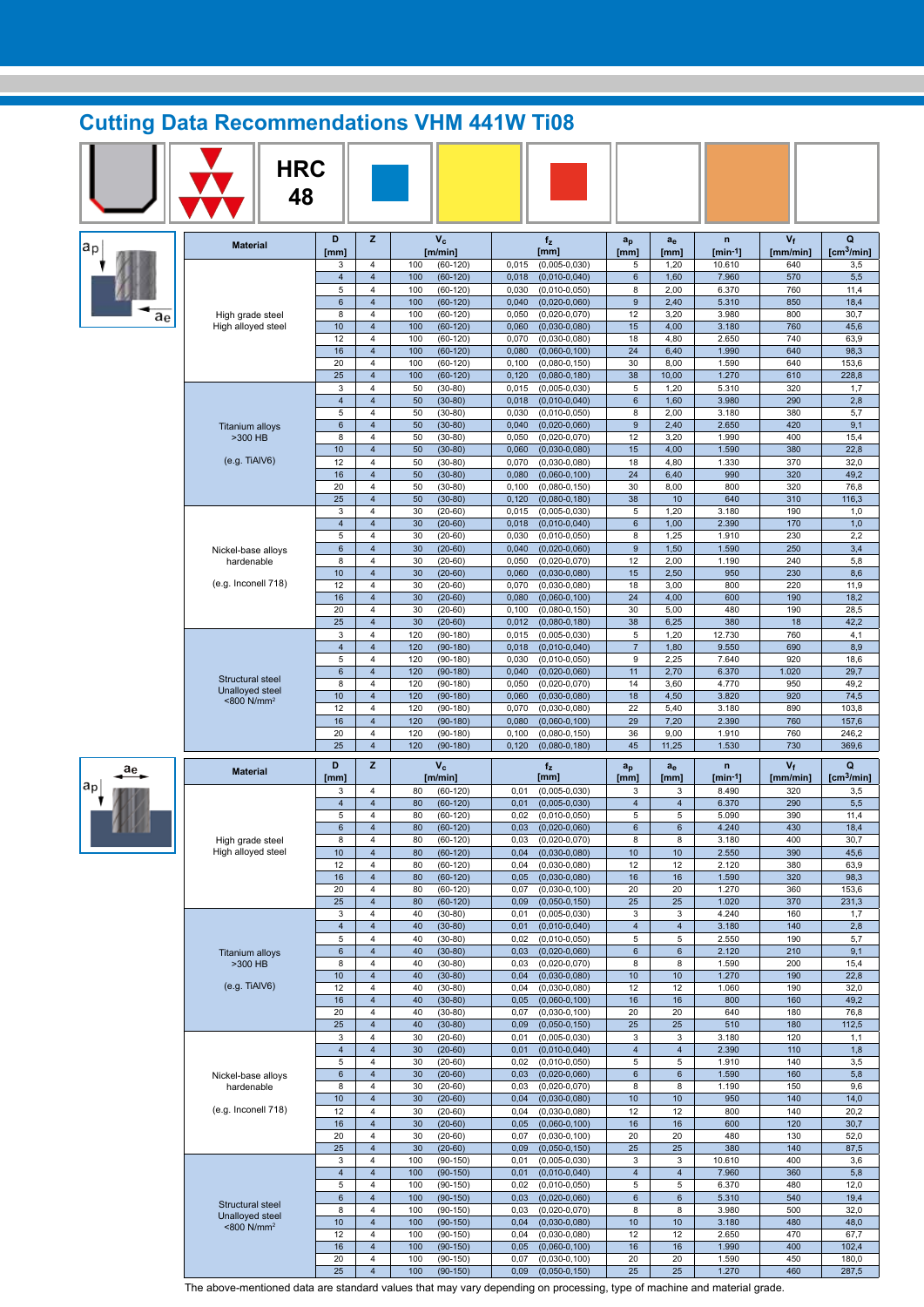### **Technical Data VHM 441W R.. Ti08**



Tolerance D

 $\varnothing$ 3,0-20,0=  $^{-.0,02}_{-.0,04}$ 

|  | $\sim$ 42° | . . | DIN 6535-HB |
|--|------------|-----|-------------|
|--|------------|-----|-------------|

| Order-No.                   | D              | R   | Ш              | N              | d <sub>1</sub>               | d              | L   | Z                       |
|-----------------------------|----------------|-----|----------------|----------------|------------------------------|----------------|-----|-------------------------|
| VHM 441W-03 R03 Ti08        | 3              | 0,3 | $6\phantom{1}$ | $6\phantom{1}$ |                              | $6\phantom{1}$ | 51  | $\overline{4}$          |
| <b>VHM 441W-04 R04 Ti08</b> | 4              | 0,4 | 8              | 8              | $\blacksquare$               | 6              | 51  | 4                       |
| <b>VHM 441W-05 R05 Ti08</b> | 5              | 0,5 | 10             | 10             | ٠                            | $6\phantom{1}$ | 51  | $\overline{4}$          |
| <b>VHM 441W-05 R10 Ti08</b> | 5              | 1,0 | 10             | 10             | $\qquad \qquad \blacksquare$ | 6              | 51  | 4                       |
| VHM 441W-06 R05 Ti08        | $6\phantom{1}$ | 0,5 | 12             | 18             | 5,7                          | $6\phantom{1}$ | 55  | $\overline{4}$          |
| <b>VHM 441W-06 R10 Ti08</b> | 6              | 1,0 | 12             | 18             | 5,7                          | 6              | 55  | 4                       |
| <b>VHM 441W-08 R05 Ti08</b> | 8              | 0,5 | 16             | 26             | 7,7                          | 8              | 64  | $\overline{4}$          |
| VHM 441W-08 R10 Ti08        | 8              | 1,0 | 16             | 26             | 7,7                          | 8              | 64  | 4                       |
| VHM 441W-08 R20 Ti08        | 8              | 2,0 | 16             | 26             | 7,7                          | 8              | 64  | $\overline{4}$          |
| <b>VHM 441W-10 R05 Ti08</b> | 10             | 0,5 | 20             | 30             | 9,6                          | 10             | 73  | 4                       |
| <b>VHM 441W-10 R10 Ti08</b> | 10             | 1,0 | 20             | 30             | 9,6                          | 10             | 73  | $\overline{4}$          |
| VHM 441W-10 R20 Ti08        | 10             | 2,0 | 20             | 30             | 9,6                          | 10             | 73  | 4                       |
| VHM 441W-12 R05 Ti08        | 12             | 0,5 | 25             | 36             | 11,6                         | 12             | 84  | $\overline{4}$          |
| VHM 441W-12 R10 Ti08        | 12             | 1,0 | 25             | 36             | 11,6                         | 12             | 84  | 4                       |
| VHM 441W-12 R20 Ti08        | 12             | 2,0 | 25             | 36             | 11,6                         | 12             | 84  | $\overline{4}$          |
| VHM 441W-12 R25 TI08        | 12             | 2,5 | 25             | 36             | 11,6                         | 12             | 84  | 4                       |
| VHM 441W-12 R30 Ti08        | 12             | 3,0 | 25             | 36             | 11,6                         | 12             | 84  | $\overline{4}$          |
| VHM 441W-12 R40 Ti08        | 12             | 4,0 | 25             | 36             | 11,6                         | 12             | 84  | 4                       |
| <b>VHM 441W-16 R10 Ti08</b> | 16             | 1,0 | 33             | 47             | 15,5                         | 16             | 93  | $\overline{4}$          |
| VHM 441W-16 R20 Ti08        | 16             | 2,0 | 33             | 47             | 15,5                         | 16             | 93  | 4                       |
| VHM 441W-16 R25 Ti08        | 16             | 2,5 | 33             | 47             | 15,5                         | 16             | 93  | $\overline{4}$          |
| VHM 441W-16 R30 Ti08        | 16             | 3,0 | 33             | 47             | 15,5                         | 16             | 93  | 4                       |
| VHM 441W-16 R40 Ti08        | 16             | 4,0 | 33             | 47             | 15,5                         | 16             | 93  | $\overline{4}$          |
| VHM 441W-20 R10 Ti08        | 20             | 1,0 | 42             | 54             | 19,5                         | 20             | 104 | 4                       |
| VHM 441W-20 R20 Ti08        | 20             | 2,0 | 42             | 54             | 19,5                         | 20             | 104 | $\overline{4}$          |
| VHM 441W-20 R25 Ti08        | 20             | 2,5 | 42             | 54             | 19,5                         | 20             | 104 | 4                       |
| VHM 441W-20 R30 Ti08        | 20             | 3,0 | 42             | 54             | 19,5                         | 20             | 104 | $\overline{\mathbf{4}}$ |
| <b>VHM 441W-20 R40 Ti08</b> | 20             | 4,0 | 42             | 54             | 19,5                         | 20             | 104 | $\overline{\mathbf{4}}$ |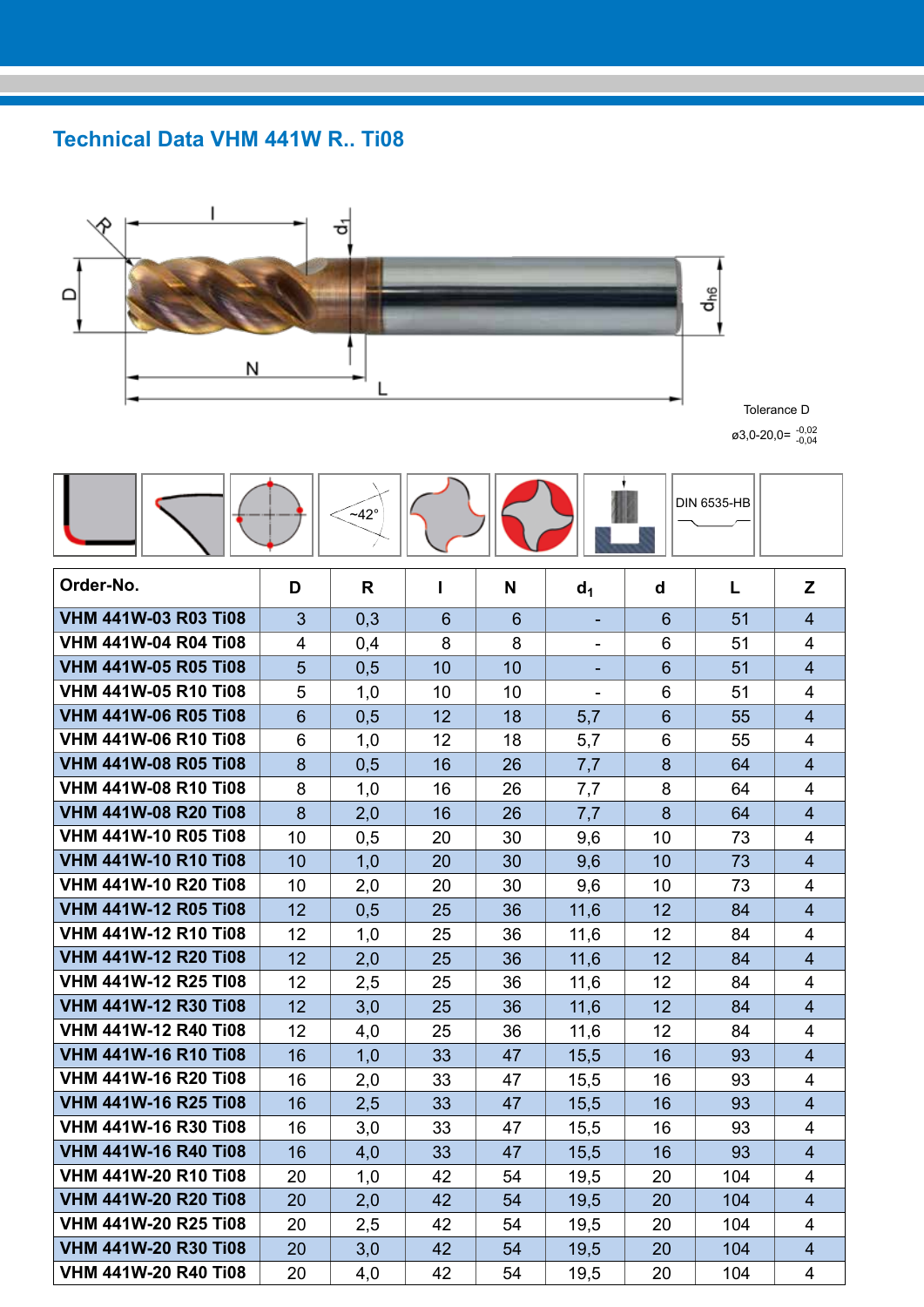## **Technical Data VHM 441 R.. Ti08**



 $\varnothing$ 3,0-20,0=  $^{-.0,02}_{-.0,04}$ 

| $\sim$ 42° |  | DIN 6535-HA |  |
|------------|--|-------------|--|
|            |  |             |  |

| Order-No.                  | D               | R   |    | N  | d <sub>1</sub> | d  |     |                |
|----------------------------|-----------------|-----|----|----|----------------|----|-----|----------------|
| <b>VHM 441-08 R05 TI08</b> | 8               | 0,5 | 16 | 26 | 7,7            | 8  | 64  | 4              |
| <b>VHM 441-10 R05 TI08</b> | 10              | 0,5 | 20 | 30 | 9,6            | 10 | 73  | 4              |
| <b>VHM 441-12 R10 TI08</b> | 12 <sup>°</sup> | 1,0 | 25 | 36 | 11,6           | 12 | 84  | 4              |
| <b>VHM 441-12 R20 TI08</b> | 12 <sub>2</sub> | 2,0 | 25 | 36 | 11,6           | 12 | 84  | 4              |
| <b>VHM 441-16 R10 TI08</b> | 16              | 1,0 | 33 | 47 | 15,5           | 16 | 93  | $\overline{4}$ |
| <b>VHM 441-16 R20 TI08</b> | 16              | 2,0 | 33 | 47 | 15,5           | 16 | 93  | 4              |
| <b>VHM 441-16 R25 T108</b> | 16              | 2,5 | 33 | 47 | 15,5           | 16 | 93  | 4              |
| <b>VHM 441-16 R40 TI08</b> | 16              | 4,0 | 33 | 47 | 15.5           | 16 | 93  | 4              |
| <b>VHM 441-20 R10 TI08</b> | 20              | 1,0 | 42 | 54 | 19,5           | 20 | 104 | 4              |
| VHM 441-20 R25 T108        | 20              | 2,5 | 42 | 54 | 19,5           | 20 | 104 | 4              |
| <b>VHM 441-20 R40 TI08</b> | 20              | 4,0 | 42 | 54 | 19,5           | 20 | 104 |                |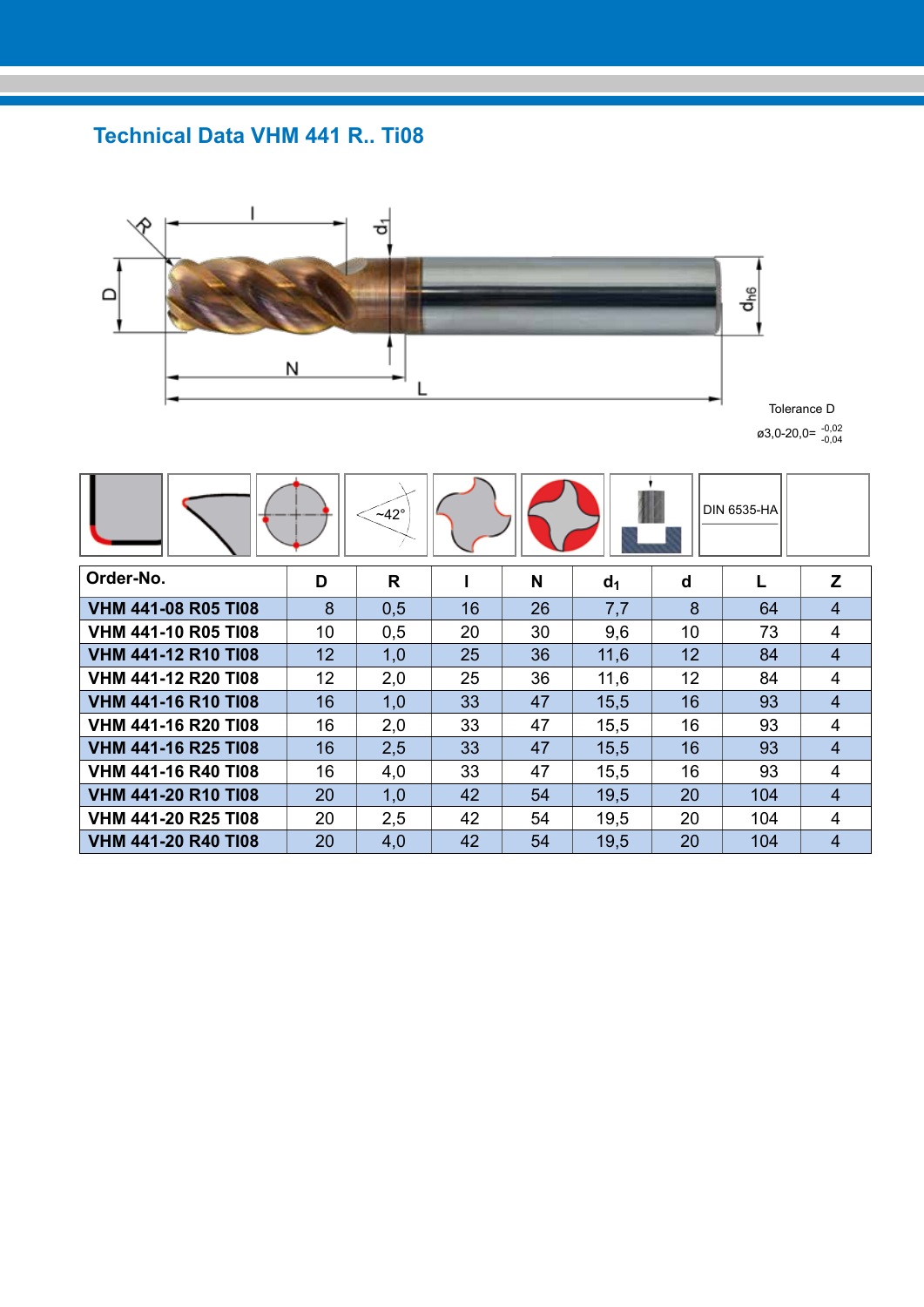## **Cutting Data Recommendations VHM 441(W) R.. Ti08**

| <b>HRC</b><br>4ŏ |  |  |  |  |  |  |
|------------------|--|--|--|--|--|--|
|------------------|--|--|--|--|--|--|

| $a_p$ |                 |
|-------|-----------------|
|       |                 |
|       | $\overline{ae}$ |

| <b>Material</b>           | D              | z                       |     | $V_c$      |       | f <sub>z</sub>    | a <sub>p</sub> | ae   | $\mathsf{n}$ | Vf       | Q                      |
|---------------------------|----------------|-------------------------|-----|------------|-------|-------------------|----------------|------|--------------|----------|------------------------|
|                           | [mm]           |                         |     | [m/min]    |       | [mm]              | [mm]           | [mm] | $[min-1]$    | [mm/min] | [cm <sup>3</sup> /min] |
|                           | 3              | 4                       | 100 | $(60-120)$ | 0,015 | $(0,005-0,030)$   | 5              | 1,20 | 10.610       | 640      | 3,5                    |
|                           | $\overline{4}$ | $\overline{\mathbf{4}}$ | 100 | $(60-120)$ | 0,018 | $(0,010-0,040)$   | $6\phantom{1}$ | 1,60 | 7.960        | 570      | 5,5                    |
|                           | 5              | 4                       | 100 | $(60-120)$ | 0,030 | $(0,010-0,050)$   | 8              | 2,00 | 6.370        | 760      | 11,4                   |
| High grade steel          | 6              | $\overline{\mathbf{4}}$ | 100 | $(60-120)$ | 0.040 | $(0,020-0,060)$   | 9              | 2,40 | 5.310        | 850      | 18,4                   |
| High alloyed steel        | 8              | 4                       | 100 | $(60-120)$ | 0,050 | $(0,020-0,070)$   | 12             | 3,20 | 3.980        | 800      | 30,7                   |
|                           | 10             | $\overline{4}$          | 100 | $(60-120)$ | 0.060 | $(0,030-0,080)$   | 15             | 4,00 | 3.180        | 760      | 45,6                   |
|                           | 12             | 4                       | 100 | $(60-120)$ | 0,070 | $(0,030-0,080)$   | 18             | 4,80 | 2.650        | 740      | 63,9                   |
|                           | 16             | $\overline{4}$          | 100 | $(60-120)$ | 0,080 | $(0,060-0,100)$   | 24             | 6,40 | 1.990        | 640      | 98,3                   |
|                           | 20             | 4                       | 100 | $(60-120)$ | 0,100 | $(0,080-0,150)$   | 30             | 8,00 | 1.590        | 640      | 153,6                  |
|                           | 3              | $\overline{4}$          | 50  | $(30-80)$  | 0,015 | $(0,005 - 0,030)$ | 5              | 1,20 | 5.310        | 320      | 1,7                    |
|                           | 4              | 4                       | 50  | $(30-80)$  | 0.018 | $(0,010-0,040)$   | 6              | 1.60 | 3.980        | 290      | 2.8                    |
|                           | 5              | $\overline{4}$          | 50  | $(30-80)$  | 0,030 | $(0,010-0,050)$   | 8              | 2,00 | 3.180        | 380      | 5,7                    |
| <b>Titanium alloys</b>    | 6              | 4                       | 50  | $(30-80)$  | 0.040 | $(0,020-0,060)$   | 9              | 2,40 | 2.650        | 420      | 9,1                    |
| >300 HB                   | 8              | $\overline{4}$          | 50  | $(30-80)$  | 0.050 | $(0,020-0,070)$   | 12             | 3,20 | 1.990        | 400      | 15,4                   |
| (e.g. TiAlV6)             | 10             | 4                       | 50  | $(30-80)$  | 0,060 | $(0.030 - 0.080)$ | 15             | 4,00 | 1.590        | 380      | 22,8                   |
|                           | 12             | $\overline{4}$          | 50  | $(30-80)$  | 0,070 | $(0,030-0,080)$   | 18             | 4,80 | 1.330        | 370      | 32,0                   |
|                           | 16             | 4                       | 50  | $(30-80)$  | 0,080 | $(0,060-0,100)$   | 24             | 6,40 | 990          | 320      | 49,2                   |
|                           | 20             | $\overline{4}$          | 50  | $(30-80)$  | 0,100 | $(0,080-0,150)$   | 30             | 8,00 | 800          | 320      | 76,8                   |
|                           | 3              | 4                       | 30  | $(20-60)$  | 0,015 | $(0,005-0,030)$   | 5              | 1,20 | 3.180        | 190      | 1,0                    |
|                           | $\overline{4}$ | $\overline{4}$          | 30  | $(20-60)$  | 0,018 | $(0.010 - 0.040)$ | $6\phantom{1}$ | 1,00 | 2.390        | 170      | 1,0                    |
|                           | 5              | 4                       | 30  | $(20-60)$  | 0,030 | $(0,010-0,050)$   | 8              | 1,25 | 1.910        | 230      | 2,2                    |
| Nickel-base alloys        | 6              | $\overline{4}$          | 30  | $(20-60)$  | 0,040 | $(0,020-0,060)$   | 9              | 1,50 | 1.590        | 250      | 3,4                    |
| hardenable                | 8              | $\overline{4}$          | 30  | $(20-60)$  | 0,050 | $(0,020-0,070)$   | 12             | 2,00 | 1.190        | 240      | 5,8                    |
| (e.q. Inconell 718)       | 10             | $\overline{4}$          | 30  | $(20-60)$  | 0,060 | $(0,030-0,080)$   | 15             | 2,50 | 950          | 230      | 8,6                    |
|                           | 12             | 4                       | 30  | $(20-60)$  | 0.070 | $(0.030 - 0.080)$ | 18             | 3.00 | 800          | 220      | 11,9                   |
|                           | 16             | $\overline{\mathbf{4}}$ | 30  | $(20-60)$  | 0,080 | $(0,060-0,100)$   | 24             | 4,00 | 600          | 190      | 18,2                   |
|                           | 20             | 4                       | 30  | $(20-60)$  | 0,100 | $(0,080-0,150)$   | 30             | 5,00 | 480          | 190      | 28,5                   |
|                           | 3              | $\overline{4}$          | 120 | $(90-180)$ | 0.015 | $(0,005-0,030)$   | 5              | 1,20 | 12.730       | 760      | 4,1                    |
|                           | 4              | 4                       | 120 | $(90-180)$ | 0.018 | $(0,010-0,040)$   | $\overline{7}$ | 1,80 | 9.550        | 690      | 8,9                    |
|                           | 5              | $\overline{\mathbf{4}}$ | 120 | $(90-180)$ | 0,030 | $(0,010-0,050)$   | 9              | 2,25 | 7.640        | 920      | 18,6                   |
| Structural steel          | 6              | 4                       | 120 | $(90-180)$ | 0,040 | $(0.020 - 0.060)$ | 11             | 2,70 | 6.370        | 1.020    | 29,7                   |
| Unalloyed steel           | 8              | $\overline{4}$          | 120 | $(90-180)$ | 0,050 | $(0,020-0,070)$   | 14             | 3,60 | 4.770        | 950      | 49,2                   |
| $< 800$ N/mm <sup>2</sup> | 10             | 4                       | 120 | $(90-180)$ | 0,060 | $(0,030-0,080)$   | 18             | 4,50 | 3.820        | 920      | 74,5                   |
|                           | 12             | $\overline{4}$          | 120 | $(90-180)$ | 0.070 | $(0,030-0,080)$   | 22             | 5,40 | 3.180        | 890      | 103.8                  |
|                           | 16             | 4                       | 120 | $(90-180)$ | 0.080 | $(0,060-0,100)$   | 29             | 7,20 | 2.390        | 760      | 157,6                  |
|                           | 20             | 4                       | 120 | $(90-180)$ | 0.100 | $(0,080-0,150)$   | 36             | 9.00 | 1.910        | 760      | 246,2                  |

The above-mentioned data are standard values that may vary depending on processing, type of machine and material grade.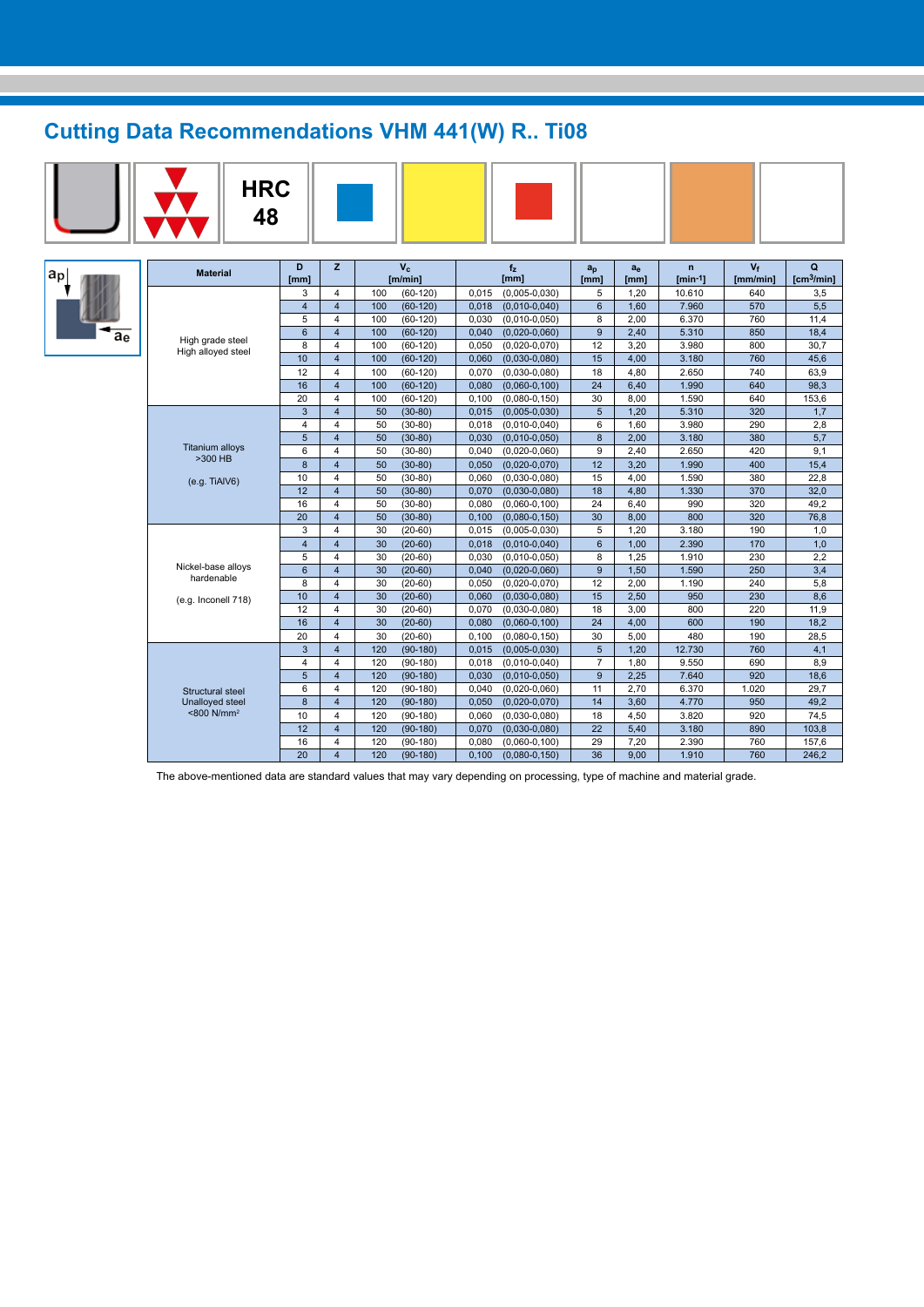## **Cutting Data Recommendations VHM 441(W) R.. Ti08**

|                | <b>HRC</b><br>48        |                     |                         |                                    |                                                    |                     |                         |                |            |                        |
|----------------|-------------------------|---------------------|-------------------------|------------------------------------|----------------------------------------------------|---------------------|-------------------------|----------------|------------|------------------------|
|                | <b>Material</b>         | D                   | z                       | $V_c$                              | f <sub>z</sub>                                     | a <sub>p</sub>      | a <sub>e</sub>          | $\mathbf{r}$   | $V_f$      | $\Omega$               |
| a <sub>e</sub> |                         | [mm]                |                         | [m/min]                            | [mm]                                               | [mm]                | [mm]                    | $[min-1]$      | [mm/min]   | [cm <sup>3</sup> /min] |
| ∄թ∣            |                         | 3                   | 4                       | 80<br>$(60-120)$                   | 0,01<br>$(0,005-0,030)$                            | 3                   | 3                       | 8.490          | 320        | 3,5                    |
|                |                         | $\overline{4}$      | $\overline{4}$          | $(60-120)$<br>80                   | 0,01<br>$(0,005-0,030)$                            | $\overline{4}$      | $\overline{4}$          | 6.370          | 290        | 5,5                    |
|                |                         | 5                   | 4                       | 80<br>$(60-120)$                   | 0,02<br>$(0,010-0,050)$                            | 5                   | 5                       | 5.090          | 390        | 11,4                   |
|                | High grade steel        | 6                   | $\overline{4}$          | $(60-120)$<br>80                   | 0,03<br>$(0,020-0,060)$                            | $6\phantom{1}$      | $6\phantom{a}$          | 4.240          | 430        | 18,4                   |
|                | High alloyed steel      | 8                   | $\overline{4}$          | $(60-120)$<br>80                   | 0,03<br>$(0,020-0,070)$                            | 8                   | 8                       | 3.180          | 400        | 30,7                   |
|                |                         | 10                  | $\overline{4}$          | 80<br>$(60-120)$                   | 0,04<br>$(0,030-0,080)$                            | 10                  | 10                      | 2.550          | 390        | 45,6                   |
|                |                         | 12                  | $\overline{4}$          | 80<br>$(60-120)$                   | 0,04<br>$(0,030-0,080)$                            | 12                  | 12                      | 2.120          | 380        | 63,9                   |
|                |                         | 16                  | $\overline{4}$          | 80<br>$(60-120)$                   | 0,05<br>$(0,030-0,080)$                            | 16                  | 16                      | 1.590          | 320        | 98.3                   |
|                |                         | 20                  | 4<br>$\overline{4}$     | 80<br>$(60-120)$                   | $(0,030-0,100)$<br>0,07                            | 20                  | 20                      | 1.270          | 360        | 153,6                  |
|                |                         | 3<br>$\overline{4}$ | $\overline{4}$          | 40<br>$(30-80)$<br>40<br>$(30-80)$ | $(0,005-0,030)$<br>0,01<br>$(0,010-0,040)$<br>0,01 | 3<br>$\overline{4}$ | 3<br>$\overline{4}$     | 4.240<br>3.180 | 160<br>140 | 1,7<br>2,8             |
|                |                         | 5                   | $\overline{4}$          | 40<br>$(30-80)$                    | 0,02<br>$(0,010-0,050)$                            | 5                   | 5                       | 2.550          | 190        | 5,7                    |
|                | <b>Titanium alloys</b>  | 6                   | $\overline{4}$          | 40<br>$(30-80)$                    | $(0,020-0,060)$<br>0,03                            | 6                   | 6                       | 2.120          | 210        | 9,1                    |
|                | >300 HB                 | $\mathbf{8}$        | $\overline{4}$          | 40<br>$(30-80)$                    | $(0,020-0,070)$<br>0,03                            | $\mathbf{8}$        | $\overline{8}$          | 1.590          | 200        | 15,4                   |
|                |                         | 10                  | 4                       | 40<br>$(30-80)$                    | 0,04<br>$(0.030 - 0.080)$                          | 10                  | 10                      | 1.270          | 190        | 22,8                   |
|                | (e.q. TiAlV6)           | 12                  | $\overline{4}$          | $(30-80)$<br>40                    | 0,04<br>$(0,030-0,080)$                            | 12                  | 12                      | 1.060          | 190        | 32,0                   |
|                |                         | 16                  | $\overline{4}$          | 40<br>$(30-80)$                    | 0,05<br>$(0.060 - 0.100)$                          | 16                  | 16                      | 800            | 160        | 49,2                   |
|                |                         | 20                  | $\overline{4}$          | 40<br>$(30-80)$                    | 0,07<br>$(0,030-0,100)$                            | 20                  | 20                      | 640            | 180        | 76,8                   |
|                |                         | 3                   | $\overline{4}$          | 30<br>$(20-60)$                    | 0,01<br>$(0,005-0,030)$                            | 3                   | 3                       | 3.180          | 120        | 1,1                    |
|                |                         | $\overline{4}$      | $\overline{4}$          | 30<br>$(20-60)$                    | 0,01<br>$(0,010-0,040)$                            | $\overline{4}$      | $\overline{4}$          | 2.390          | 110        | 1,8                    |
|                |                         | 5                   | $\overline{4}$          | 30<br>$(20-60)$                    | 0,02<br>$(0,010-0,050)$                            | 5                   | 5                       | 1.910          | 140        | 3,5                    |
|                | Nickel-base alloys      | $6\overline{6}$     | $\overline{4}$          | 30<br>$(20-60)$                    | 0,03<br>$(0,020-0,060)$                            | $6\phantom{1}$      | $6\phantom{1}$          | 1.590          | 160        | 5,8                    |
|                | hardenable              | 8                   | $\overline{4}$          | $(20-60)$<br>30                    | $(0,020-0,070)$<br>0,03                            | 8                   | 8                       | 1.190          | 150        | 9,6                    |
|                | (e.g. Inconell 718)     | 10                  | $\overline{4}$          | 30<br>$(20-60)$                    | 0,04<br>$(0,030-0,080)$                            | 10                  | 10                      | 950            | 140        | 14,0                   |
|                |                         | 12                  | 4                       | 30<br>$(20-60)$                    | 0,04<br>$(0,030-0,080)$                            | 12                  | 12                      | 800            | 140        | 20,2                   |
|                |                         | 16                  | $\overline{4}$          | 30<br>$(20-60)$                    | 0,05<br>$(0,060-0,100)$                            | 16                  | 16                      | 600            | 120        | 30,7                   |
|                |                         | 20                  | 4                       | 30<br>$(20-60)$                    | 0,07<br>$(0,030-0,100)$                            | 20                  | 20                      | 480            | 130        | 52,0                   |
|                |                         | $\overline{3}$      | $\overline{4}$          | 100<br>$(90-150)$                  | $(0,005-0,030)$<br>0,01                            | $\overline{3}$      | $\overline{3}$          | 10.610         | 400        | 3,6                    |
|                |                         | $\overline{4}$      | $\overline{4}$          | 100<br>$(90-150)$                  | 0,01<br>$(0,010-0,040)$                            | $\overline{4}$      | $\overline{\mathbf{4}}$ | 7.960          | 360        | 5,8                    |
|                |                         | 5 <sup>5</sup>      | $\overline{4}$          | 100<br>$(90-150)$                  | 0,02<br>$(0,010-0,050)$                            | 5                   | 5                       | 6.370          | 480        | 12,0                   |
|                | <b>Structural steel</b> | 6                   | 4                       | 100<br>$(90-150)$                  | $(0,020-0,060)$<br>0,03                            | 6                   | 6                       | 5.310          | 540        | 19,4                   |
|                | Unalloyed steel         | 8                   | $\overline{4}$          | $(90-150)$<br>100                  | $(0,020-0,070)$<br>0,03                            | 8                   | 8                       | 3.980          | 500        | 32.0                   |
|                | <800 N/mm <sup>2</sup>  | 10                  | 4                       | 100<br>$(90-150)$                  | 0,04<br>$(0.030 - 0.080)$                          | 10                  | 10                      | 3.180          | 480        | 48,0                   |
|                |                         | 12                  | $\overline{4}$          | 100<br>$(90-150)$                  | $(0,030-0,080)$<br>0,04                            | 12                  | 12                      | 2.650          | 470        | 67,7                   |
|                |                         | 16                  | $\overline{\mathbf{4}}$ | 100<br>$(90-150)$                  | $(0,060-0,100)$<br>0,05                            | 16                  | 16                      | 1.990          | 400        | 102,4                  |
|                |                         | 20                  | $\overline{\mathbf{A}}$ | 100<br>$(90-150)$                  | 0.07<br>$(0,030-0,100)$                            | 20                  | 20                      | 1.590          | 450        | 180,0                  |

The above-mentioned data are standard values that may vary depending on processing, type of machine and material grade.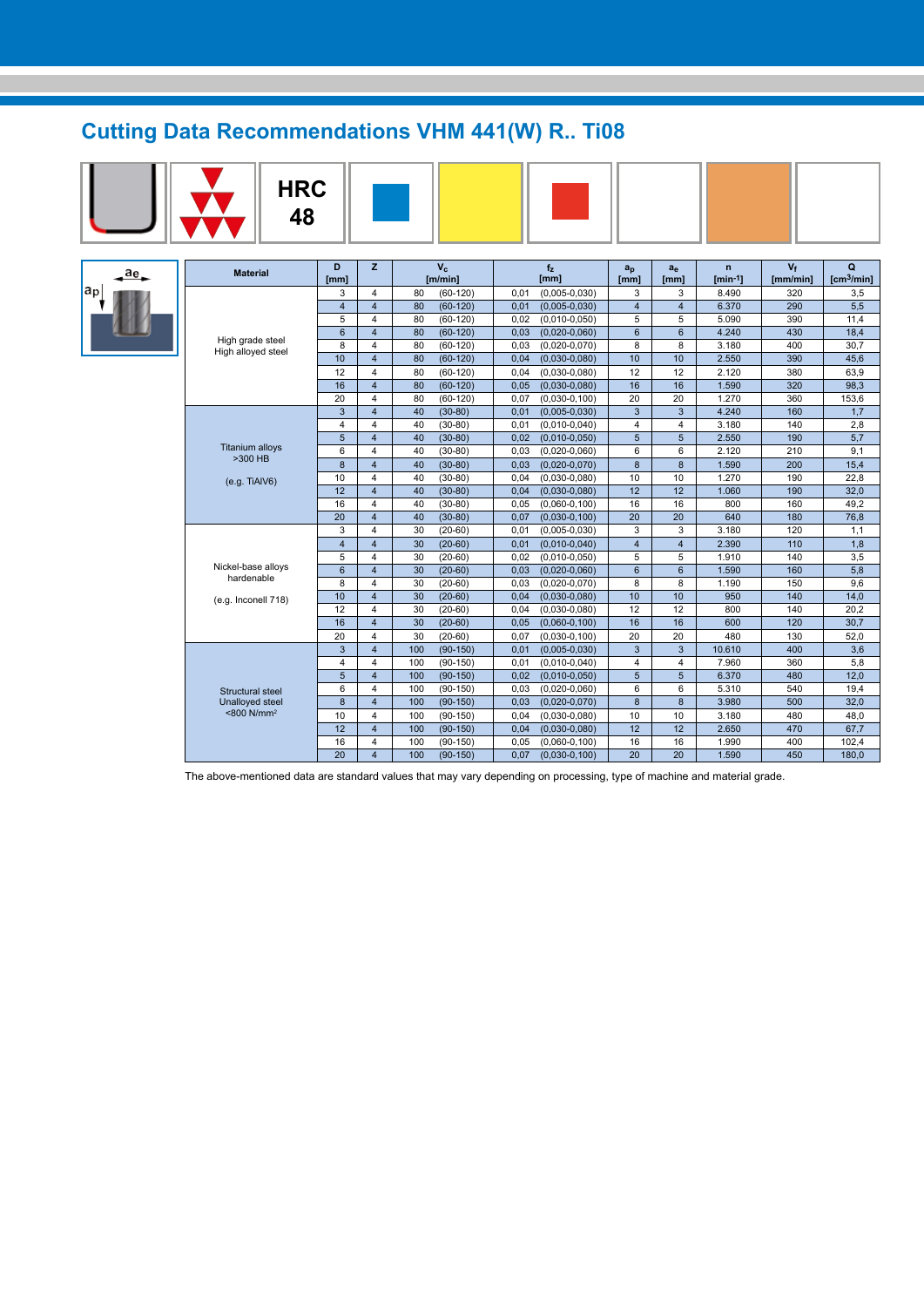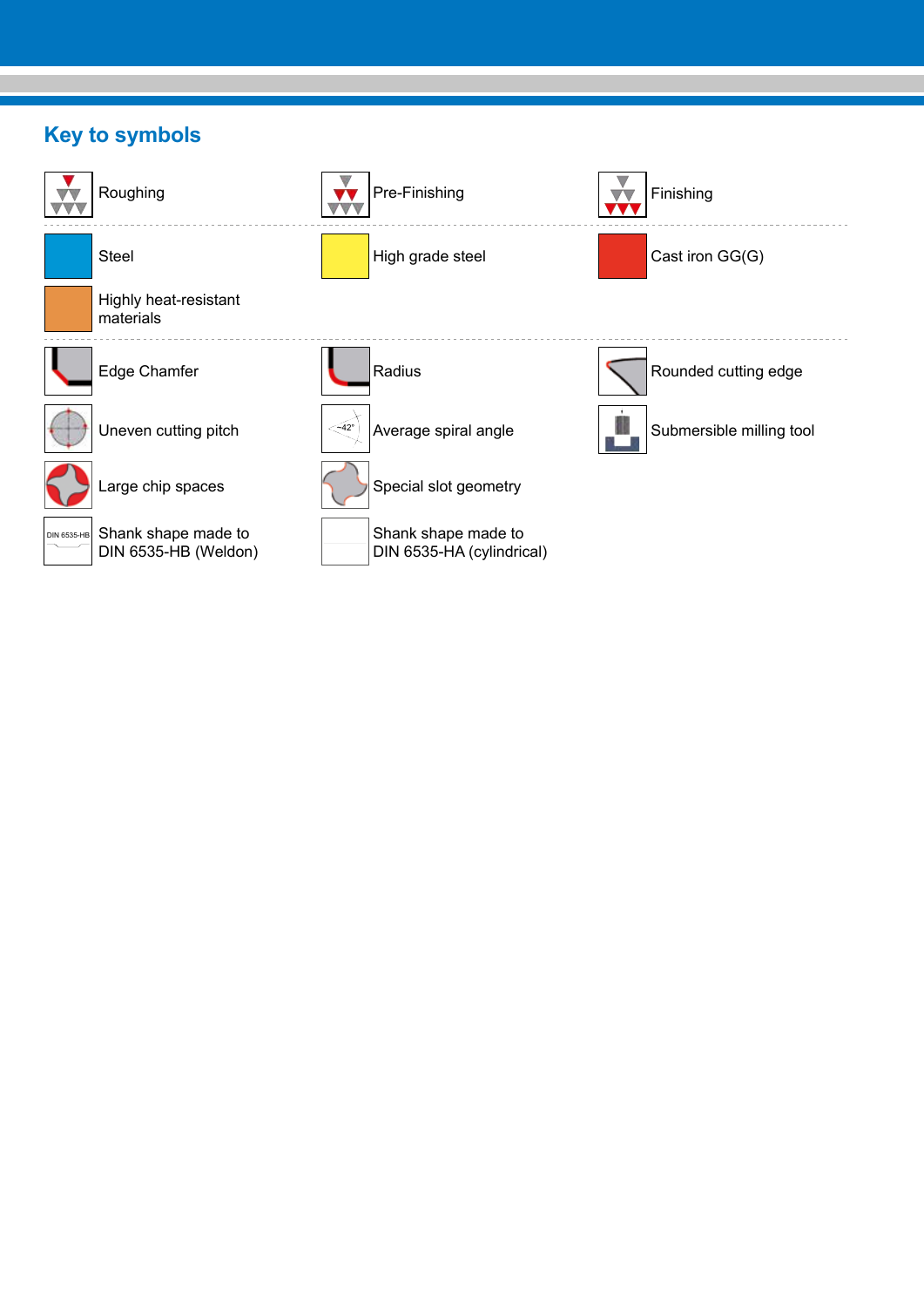#### **Notes**